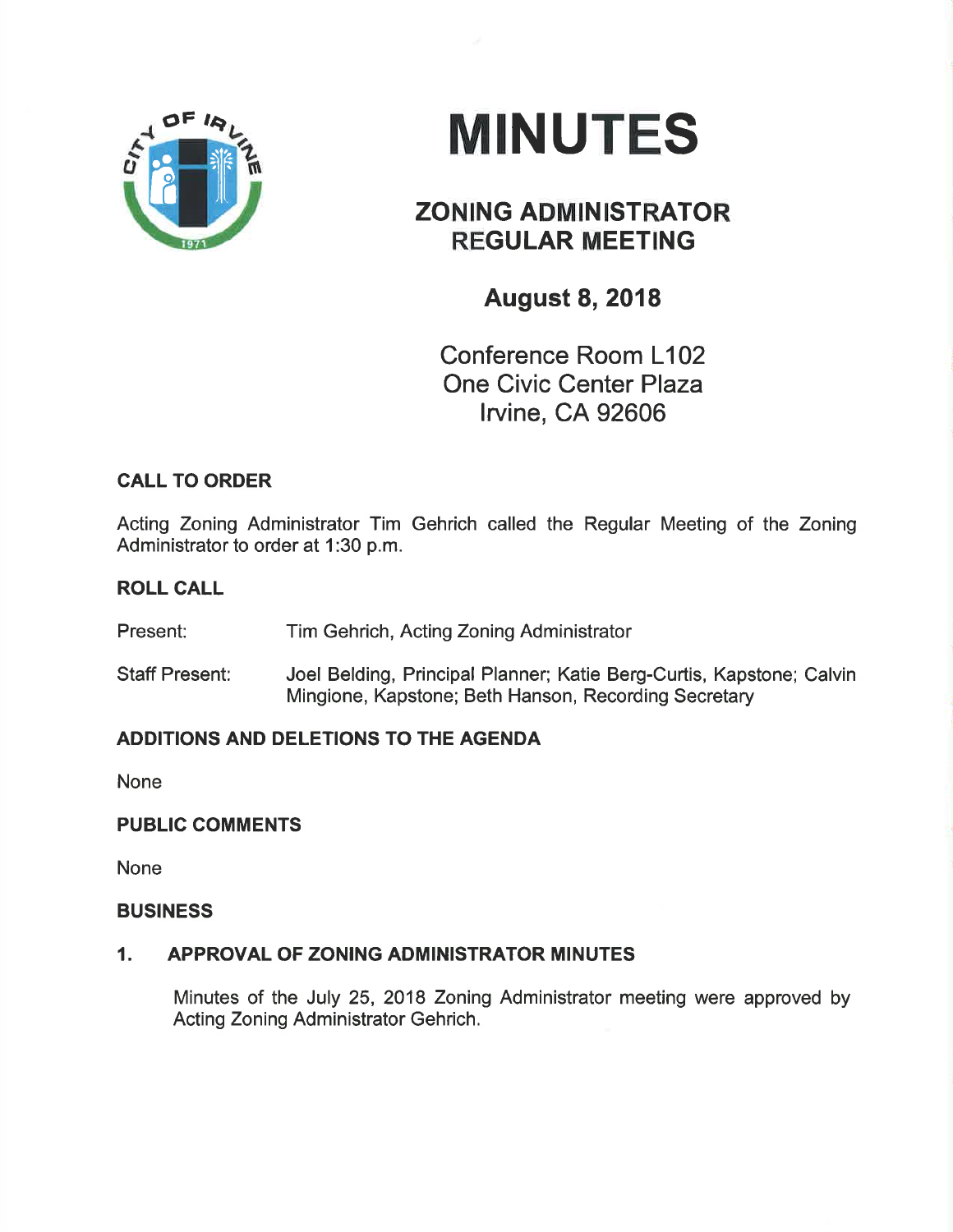#### 2 SIGN PROGRAM MODIFICATION WITH ADMINISTRATIVE RELIEF FOR DISCOVERYPARK LOCATED IN SPECTRUM 6 (PLANNTNG AREA 31)

Acting Zoning Administer Gehrich reopened the public hearing at 1:30 p.m.

Katie Berg-Curtis, Kapstone, gave the staff report and was available to answer questions,

David Baab, Baab & Associates, noted that all but one of the signs were extensions of previous sign program modifications and noted the new sign type K was completely internal to the site.

Acting Zoning Administrator Gehrich closed the public hearing at 1:36 p.m

ACTION: Acting Zoning Administrator Gehrich adopted RESOLUTION NO. l8- 1426, A RESOLUTION OF THE ZONING ADMINISTRATOR OF THE CITY OF IRVINE, CALIFORNIA, APPROVING SIGN PROGRAM MODIFICATION 00748668-PSS WITH ADMINISTRATIVE RELIEF FOR DISCOVERY PARK LOCATED AT 20, 22,24 ,26,32,36, 39, 41,42,43,46,49,47 AND <sup>49</sup> DISCOVERY; 6501, 6531, 6561 AND 6591 IRVINE CENTER DRIVE; 15201, 15211, 15231-15271, 15420-15480 AND 15555 LAGUNA CANYON ROAD; AND 5OO, 505, 510,520,525 AND 530 TECHNOLOGY DRIVE IN SPECTRUM 6 (PLANNING AREA 31); FILED BY BAAB & ASSOCIATES ON BEHALF OF IRVINE COMPANY OFFICE PROPERTIES

#### 3. SIGN PROGRAM MODIFICATION WITH ADMINISTRATIVE RELIEF FOR 20 AND 40 PACIFICA IN IRVINE SPECTRUM CENTER (PLANNING AREA 33)

Acting Zoning Administer Gehrich opened the public hearing at 1:36 p, m

Calvin Mingione, Kapstone, gave the staff report and noted that there was an errata sheet regarding the maximum character height of Sign Type D.

David Baab, Baab & Associates, spoke on the item

Acting Zoning Administer Gehrich asked if the increased height from 5 feet to 7 feet for Sign Type D was in compliance with the Zoning Ordinance.

Acting Zoning Administrator Gehrich closed the public hearing at 1:43 p.m

ACTION: Acting Zoning Administrator Gehrich adopted RESOLUTION NO. 18- 1428, A RESOLUTION OF THE ZONING ADMINISTRATOR OF THE CITY OF IRVINE, CALIFORNIA, APPROVING SIGN PROGRAM MODIFICATION 00748318-PSS WITH ADMINISTRATIVE RELIEF FOR 20 AND 40 PACIFICA, LOCATED AT THE SOUTHWEST CORNER OF PACIFICA AND IRVINE CENTER DRIVE IN IRVINE SPECTRUM CENTER (PLANNING AREA 33);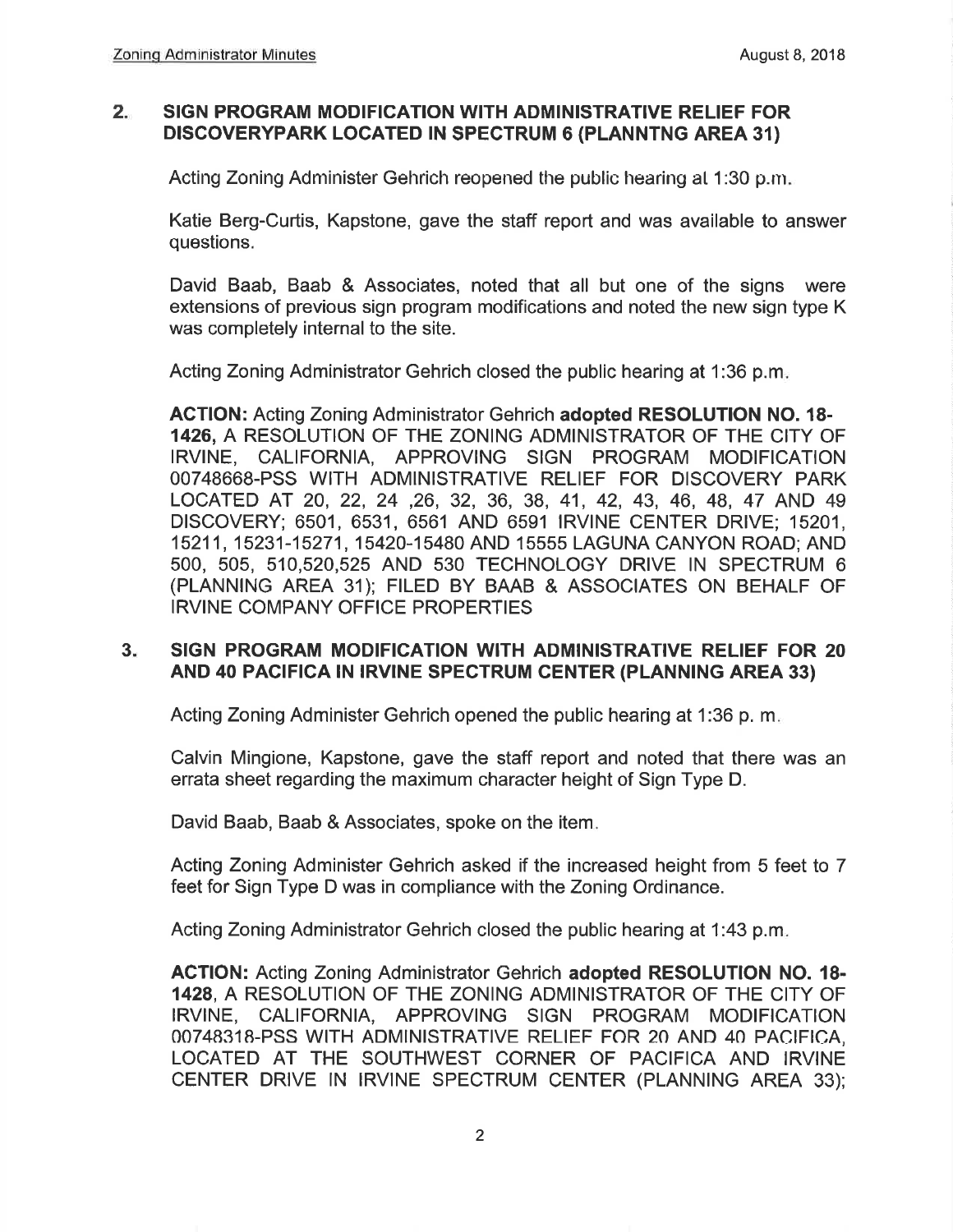ADMINISTRATIVE RELIEF FOR TOSCANA APARTMENTS, LOCATED AT THE NORTHEAST CORNER OF DUPONT DRIVE AND JAMBOREE ROAD IN THE IRVINE BUSINESS COMPLEX (PLANNING AREA 36); FILED BY LANDMARK SIGNS, INC. ON BEHALF OF EQR-TOSCANA APARTMENTS, LP,

#### ADJOURNMENT

Acting Zoning Administrator Gehrich adjourned the meeting at 1:56 p.m. to the Regular Meeting on August 22, 2018, at 1:30 p.m., Irvine Civic Center, Conference Room L102, One Civic Center Plaza, Irvine, California.

Tim Gehrich, Acting Zoning Administrator

 $123/18$